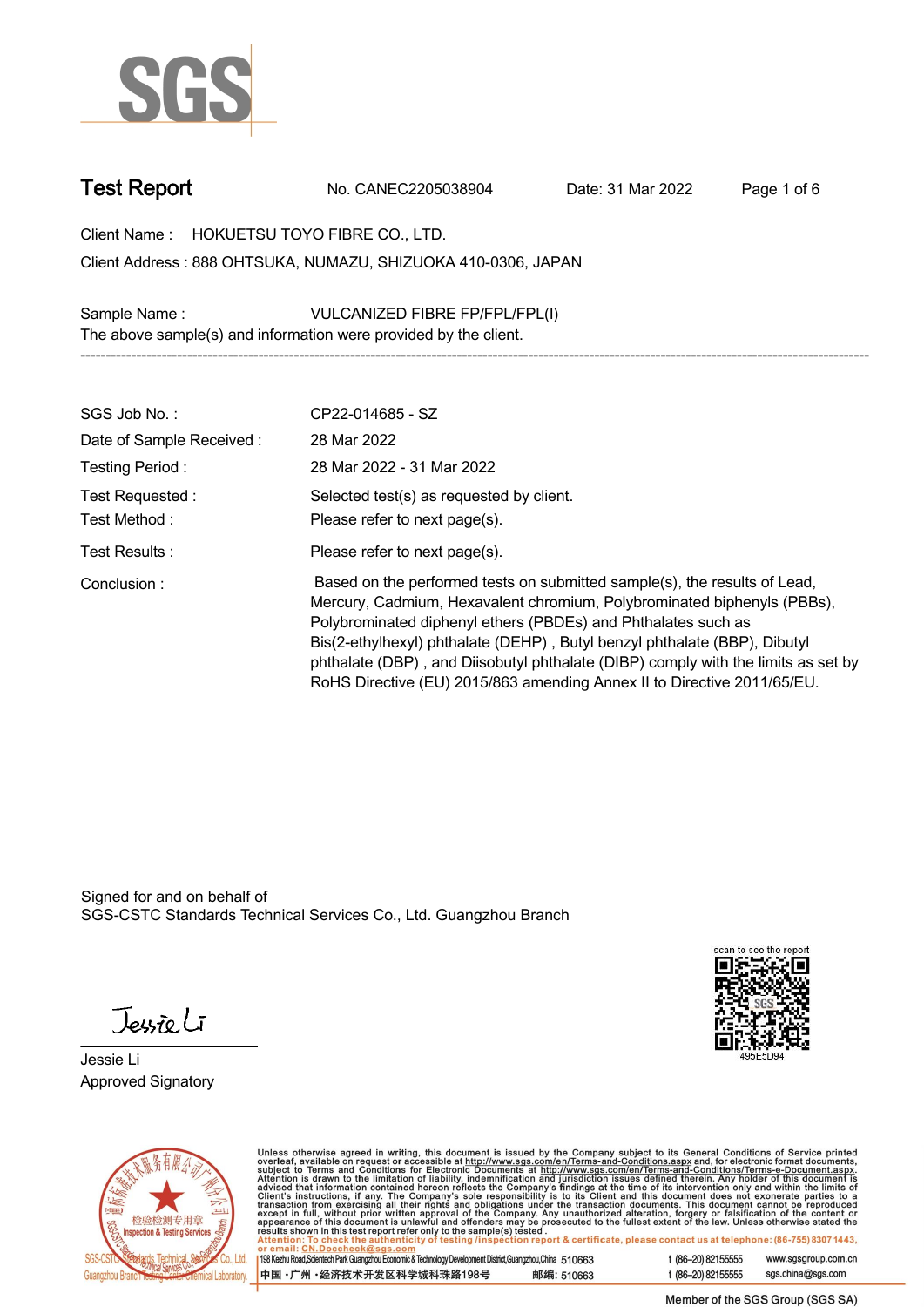

**Test Report. No. CANEC2205038904 . Date: 31 Mar 2022 . Page 2 of 6.**

**Test Results :.**

**Test Part Description : .**

| Specimen No.    | SGS Sample ID    | <b>Description</b>       |
|-----------------|------------------|--------------------------|
| SN <sub>1</sub> | CAN22-050389.004 | Dark blue material sheet |

**Remarks :.(1) 1 mg/kg = 1 ppm = 0.0001% .**

**(2) MDL = Method Detection Limit .**

**(3) ND = Not Detected ( < MDL ) .**

**(4) "-" = Not Regulated .**

## **RoHS Directive (EU) 2015/863 amending Annex II to Directive 2011/65/EU.**

**Test Method :. With reference to IEC 62321-4:2013+A1:2017, IEC 62321-5:2013, IEC 62321-7-2:2017 , IEC 62321-6:2015 and IEC 62321-8:2017, analyzed by ICP-OES , UV-Vis and GC-MS . .**

| Test Item(s)               | Limit                    | Unit  | <b>MDL</b>               | 004       |
|----------------------------|--------------------------|-------|--------------------------|-----------|
| Cadmium (Cd)               | 100                      | mg/kg | $\overline{2}$           | <b>ND</b> |
| Lead (Pb)                  | 1,000                    | mg/kg | $\overline{2}$           | <b>ND</b> |
| Mercury (Hg)               | 1,000                    | mg/kg | $\overline{2}$           | <b>ND</b> |
| Hexavalent Chromium (CrVI) | 1,000                    | mg/kg | 8                        | <b>ND</b> |
| Sum of PBBs                | 1,000                    | mg/kg | $\overline{\phantom{0}}$ | <b>ND</b> |
| Monobromobiphenyl          |                          | mg/kg | 5                        | <b>ND</b> |
| Dibromobiphenyl            | $\overline{\phantom{0}}$ | mg/kg | 5                        | <b>ND</b> |
| Tribromobiphenyl           | $\overline{\phantom{a}}$ | mg/kg | 5                        | <b>ND</b> |
| Tetrabromobiphenyl         |                          | mg/kg | 5                        | <b>ND</b> |
| Pentabromobiphenyl         |                          | mg/kg | 5                        | <b>ND</b> |
| Hexabromobiphenyl          |                          | mg/kg | 5                        | <b>ND</b> |
| Heptabromobiphenyl         |                          | mg/kg | 5                        | <b>ND</b> |
| Octabromobiphenyl          | -                        | mg/kg | 5                        | <b>ND</b> |
| Nonabromobiphenyl          |                          | mg/kg | 5                        | <b>ND</b> |
| Decabromobiphenyl          |                          | mg/kg | 5                        | <b>ND</b> |
| Sum of PBDEs               | 1,000                    | mg/kg | $\overline{\phantom{a}}$ | <b>ND</b> |
| Monobromodiphenyl ether    |                          | mg/kg | 5                        | <b>ND</b> |
| Dibromodiphenyl ether      |                          | mg/kg | 5                        | <b>ND</b> |
| Tribromodiphenyl ether     | -                        | mg/kg | 5                        | <b>ND</b> |
| Tetrabromodiphenyl ether   |                          | mg/kg | 5                        | <b>ND</b> |
| Pentabromodiphenyl ether   |                          | mg/kg | 5                        | <b>ND</b> |



Unless otherwise agreed in writing, this document is issued by the Company subject to its General Conditions of Service printed overleaf, available on request or accessible at http://www.sgs.com/en/Terms-and-Conditions.as

| or email: CN.Doccheck@sgs.com                                                                                |            |                    |                     |
|--------------------------------------------------------------------------------------------------------------|------------|--------------------|---------------------|
| 198 Kezhu Road, Scientech Park Guangzhou Economic & Technology Development District, Guangzhou, China 510663 |            | t (86-20) 82155555 | www.sgsgroup.com.cr |
| ┃中国 •广州 •经济技术开发区科学城科珠路198号 ↓                                                                                 | 邮编: 510663 | t (86-20) 82155555 | sgs.china@sgs.com   |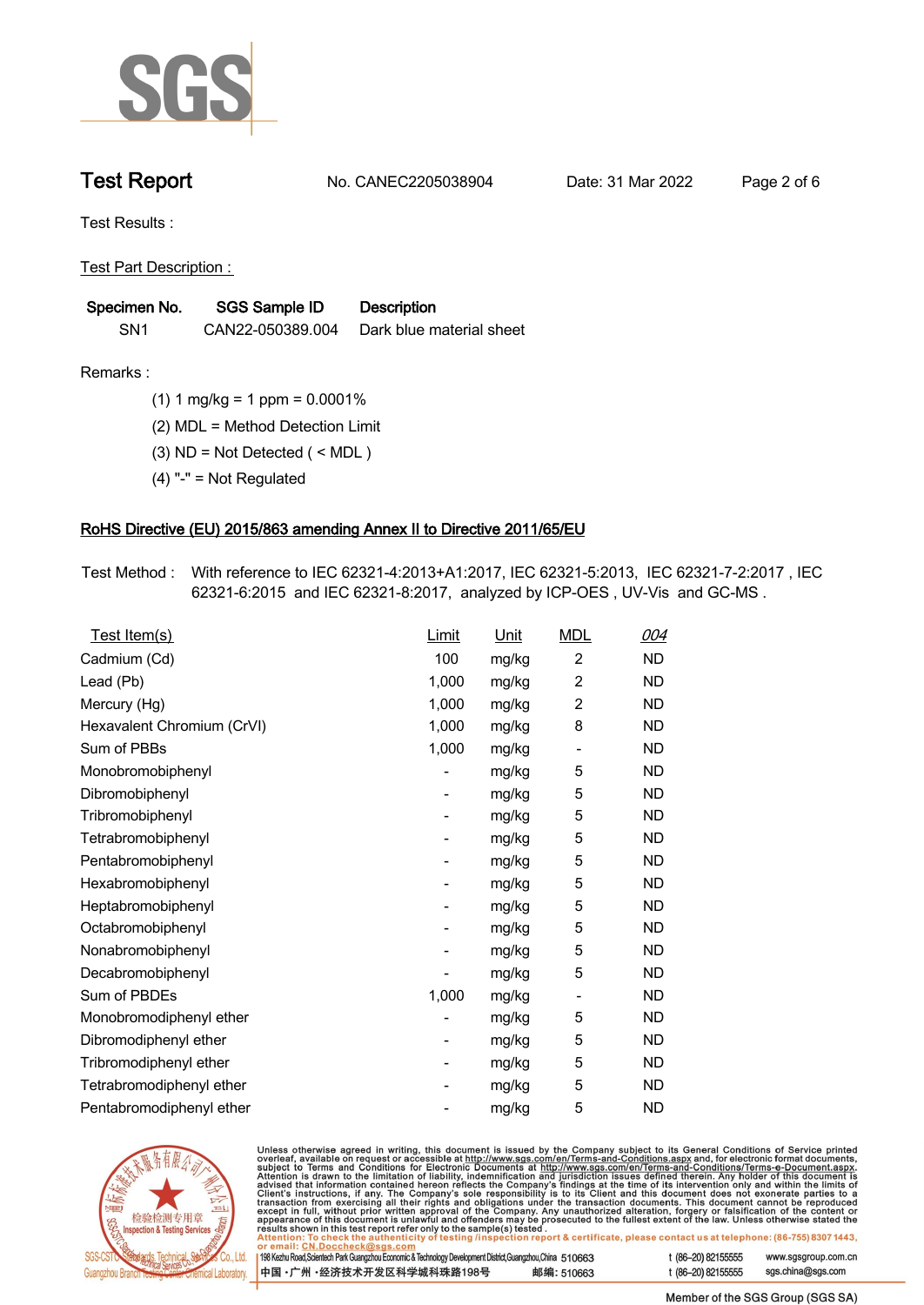

| <b>Test Report</b>                  | No. CANEC2205038904      |             |            | Date: 31 Mar 2022 | Page 3 of 6 |
|-------------------------------------|--------------------------|-------------|------------|-------------------|-------------|
| Test Item(s)                        | Limit                    | <u>Unit</u> | <b>MDL</b> | 004               |             |
| Hexabromodiphenyl ether             | ٠                        | mg/kg       | 5          | <b>ND</b>         |             |
| Heptabromodiphenyl ether            | ٠                        | mg/kg       | 5          | <b>ND</b>         |             |
| Octabromodiphenyl ether             | $\overline{\phantom{a}}$ | mg/kg       | 5          | <b>ND</b>         |             |
| Nonabromodiphenyl ether             | $\overline{\phantom{a}}$ | mg/kg       | 5          | <b>ND</b>         |             |
| Decabromodiphenyl ether             | -                        | mg/kg       | 5          | <b>ND</b>         |             |
| Dibutyl phthalate (DBP)             | 1.000                    | mg/kg       | 50         | <b>ND</b>         |             |
| Butyl benzyl phthalate (BBP)        | 1.000                    | mg/kg       | 50         | <b>ND</b>         |             |
| Bis (2-ethylhexyl) phthalate (DEHP) | 1.000                    | mg/kg       | 50         | <b>ND</b>         |             |
| Diisobutyl Phthalates (DIBP)        | 1.000                    | mg/kg       | 50         | ND                |             |

### **Notes :.**

**(1) The maximum permissible limit is quoted from RoHS Directive (EU) 2015/863.**

**(2) IEC 62321 series is equivalent to EN 62321 series**

**https://www.cenelec.eu/dyn/www/f?p=104:30:1742232870351101::::FSP\_ORG\_ID,FSP\_LANG\_ID:12586 37,25**

**(3) The restriction of DEHP, BBP, DBP and DIBP shall apply to medical devices, including in vitro medical devices, and monitoring and control instruments, including industrial monitoring and control instruments, from 22 July 2021..**



Unless otherwise agreed in writing, this document is issued by the Company subject to its General Conditions of Service printed<br>overleaf, available on request or accessible at http://www.sgs.com/en/Terms-and-Conditions.as

| 198 Kezhu Road,Scientech Park Guangzhou Economic & Technology Development District,Guangzhou,China   51 O663 |  |            |
|--------------------------------------------------------------------------------------------------------------|--|------------|
| 中国 •广州 •经济技术开发区科学城科珠路198号                                                                                    |  | 邮编: 510663 |

www.sgsgroup.com.cn

t (86-20) 82155555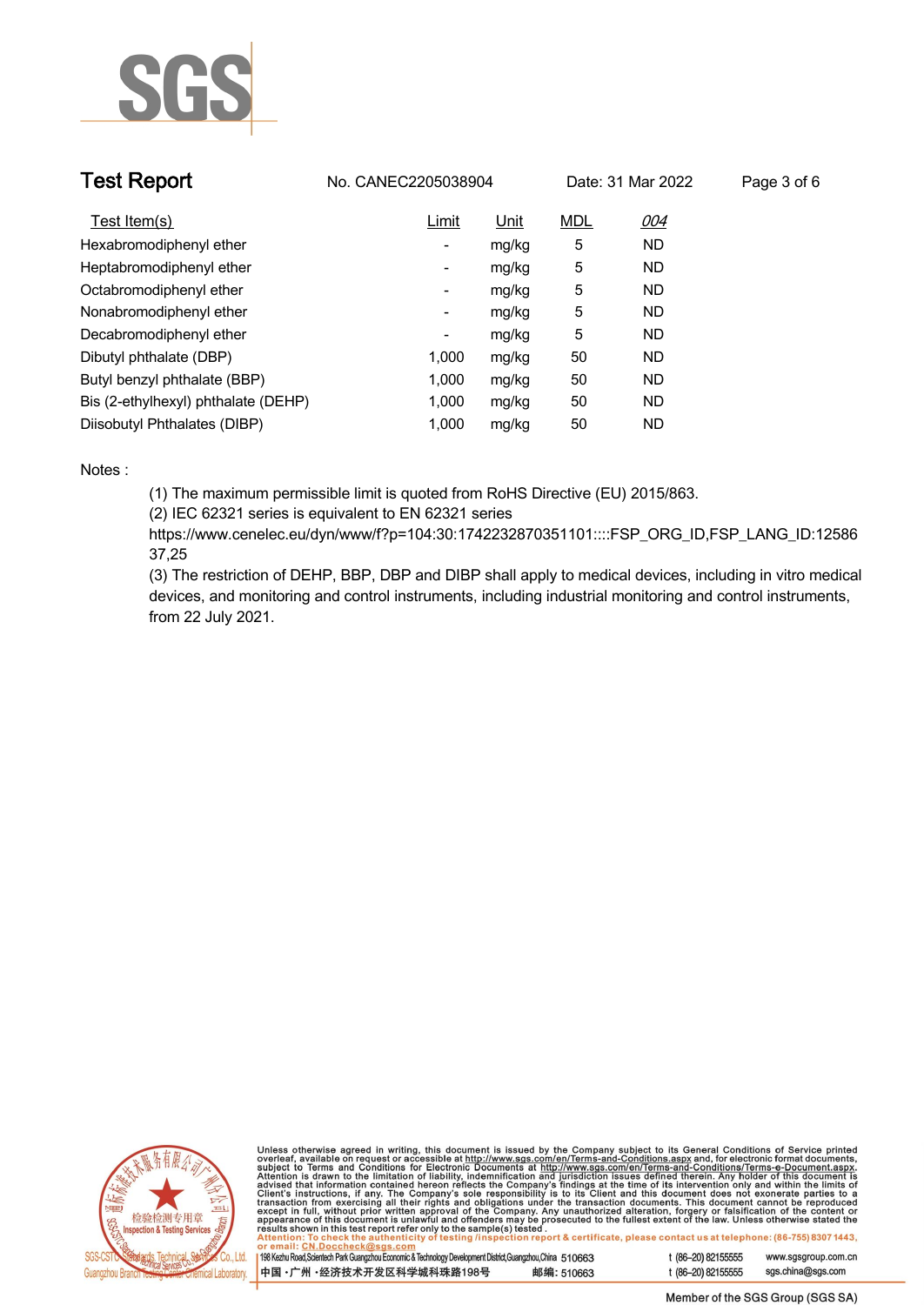

**Test Report. No. CANEC2205038904 . Date: 31 Mar 2022 . Page 4 of 6.**

## **ATTACHMENTS Pb/Cd/Hg/Cr6+/PBBs/PBDEs Testing Flow Chart**

**1) These samples were dissolved totally by pre -conditioning method according to below flow chart. (Cr6+ and PBBs/PBDEs test method excluded ).**





Unless otherwise agreed in writing, this document is issued by the Company subject to its General Conditions of Service printed<br>overleaf, available on request or accessible at http://www.sgs.com/en/Terms-and-Conditions.as

| 198 Kezhu Road,Scientech Park Guangzhou Economic & Technology Development District,Guangzhou,China 510663 |            |
|-----------------------------------------------------------------------------------------------------------|------------|
| 中国 •广州 •经济技术开发区科学城科珠路198号                                                                                 | 邮编: 510663 |

t (86-20) 82155555 www.sgsgroup.com.cn t (86-20) 82155555 sas.china@sas.com

Member of the SGS Group (SGS SA)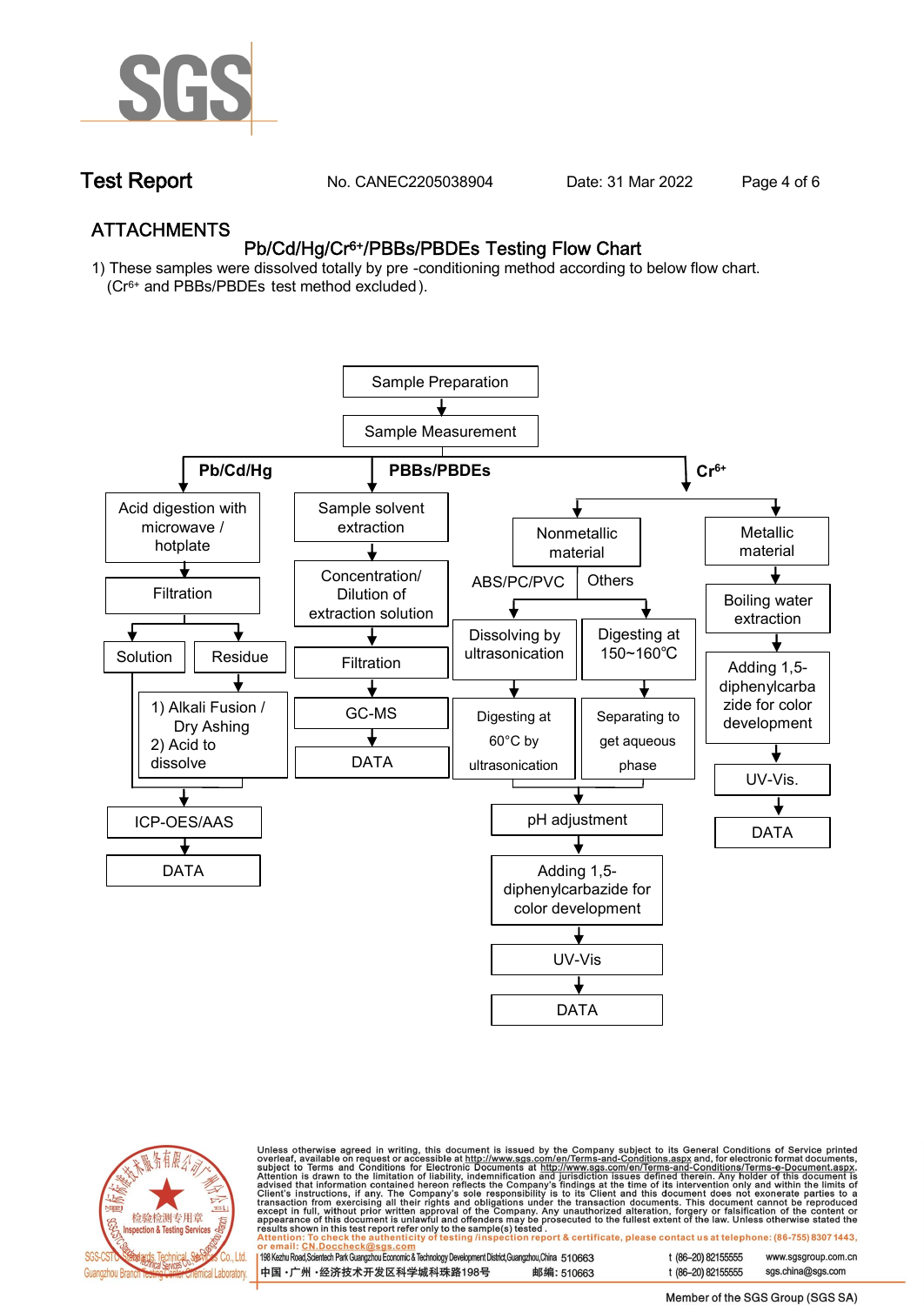

**Test Report. No. CANEC2205038904 . Date: 31 Mar 2022 . Page 5 of 6.**

# **ATTACHMENTS Phthalates Testing Flow Chart**





Unless otherwise agreed in writing, this document is issued by the Company subject to its General Conditions of Service printed overleaf, available on request or accessible at http://www.sgs.com/en/Terms-and-Conditions.as

| or email: CN.Doccheck@sus.com                                                                                |            |  |
|--------------------------------------------------------------------------------------------------------------|------------|--|
|                                                                                                              |            |  |
| 198 Kezhu Road, Scientech Park Guangzhou Economic & Technology Development District, Guangzhou, China 510663 |            |  |
|                                                                                                              |            |  |
| 中国 •广州 •经济技术开发区科学城科珠路198号                                                                                    | 邮编: 510663 |  |
|                                                                                                              |            |  |

t (86-20) 82155555 www.sgsgroup.com.cn t (86-20) 82155555 sgs.china@sgs.com